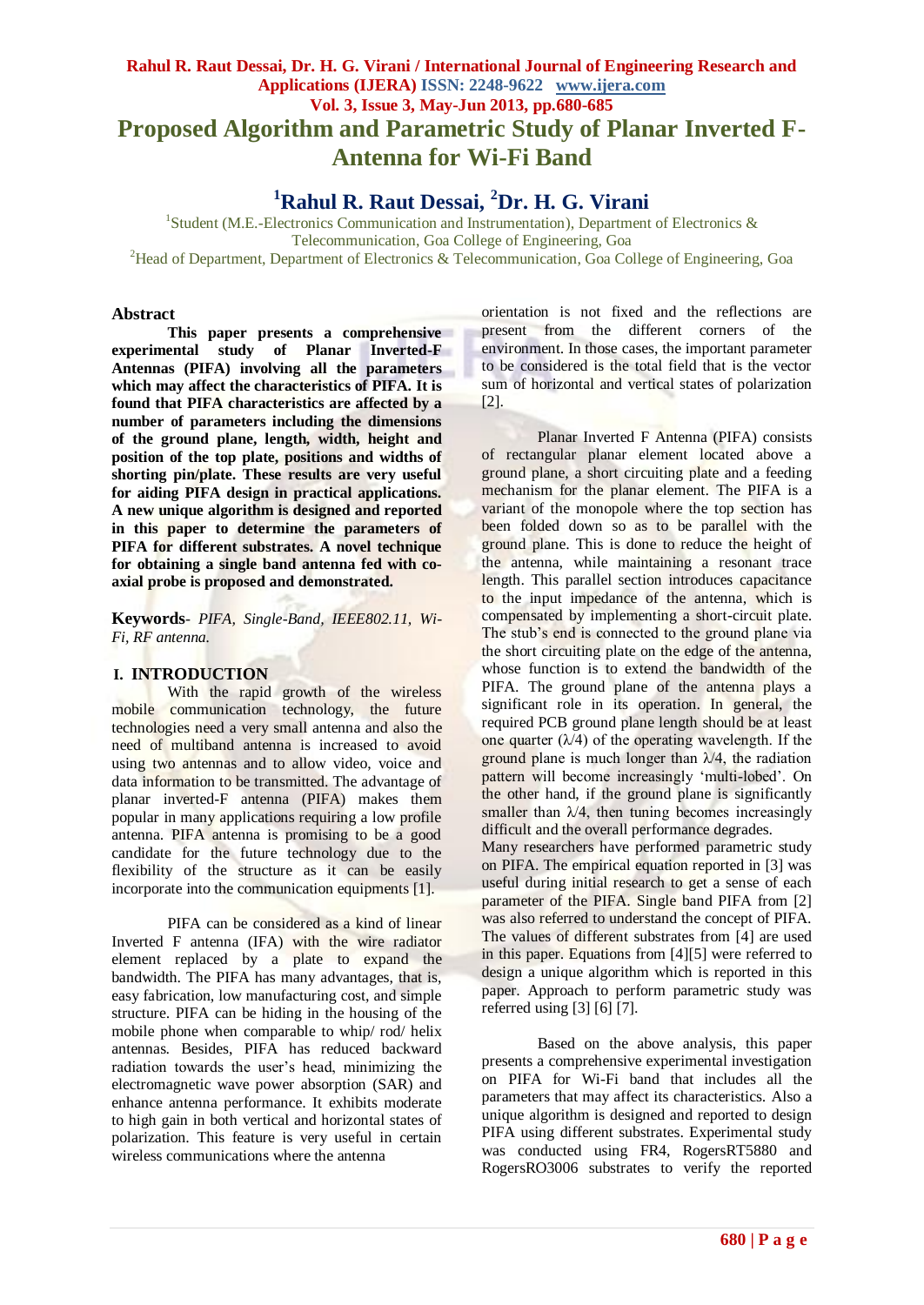algorithm. The effects on the characteristics of PIFA due to changes in the dimensions of ground plane, the position of PIFA on ground plane, the length, width, and height of the top radiating plate, and the width of the shorting plate are discussed in this paper.

#### **II.PROPOSED ALGORITHM**

1] Select the frequency of operation (Fr).

2] Select the substrate with dielectric constant (ɛr) and thickness (h) for top patch and ground plane. 3] Calculate the width (W)

$$
W = \frac{C_0}{2Fr} \sqrt{\frac{2}{\epsilon r + 1}}
$$

 $- - - - - - - - - - (1)$ Where,  $C_0$  is velocity of light.

(consider this output as width (W) of the top plate). Again start from step 1 and jump from step2 to step 4 (bypassing step3) to calculate the length (L) of the top plate.

4] Select the required total height (T)

5] Calculate the height of air gap  $(\Delta 1)$ 

 $\Delta 1 = T - 2(h)$  - - - - - - - - - - - - - - - (2) 6] Calculate dielectric constant of the composite  $median (eq)$ 

 $\operatorname{er}(2(h) + \Delta 1)$  $\epsilon$ eq =

 - - - - - - - - - - - - - - (3) composite medium is a combination of substrate and air.

7] Calculate the width (W1)

$$
W1 = \frac{C_0}{2Fr} \sqrt{\frac{2}{\epsilon eq + 1}}
$$

8] Calculate the effective dielectric constant (εeff)  $\varepsilon_{\text{eff}} = \frac{\varepsilon \text{eq} + 1}{2} + \frac{\varepsilon \text{eq} - 1}{2} [1 + 12 \frac{T}{W1}]^{-\frac{1}{2}}$  -------- (5)

9] Calculate the extended incremental length of the patch  $(\Delta L)$ **DEC** 

$$
\Delta L = 0.412T \frac{[\varepsilon_{eff} + 0.3][\frac{W1}{T} + 0.264]}{[\varepsilon_{eff} - 0.258][\frac{W1}{T} + 0.8]}
$$
(6)

10] Calculate the effective length  $(L_{\text{eff}})$ 

$$
L_{\text{eff}} = \frac{C_0}{2Fr\sqrt{\epsilon_{\text{eff}}}}
$$

11] Calculate length (half wavelength) of the patch (L1)

$$
L1 = L_{eff} - 2\Delta L \qquad \qquad \cdots \qquad (8)
$$

12] Calculate length (quarter wavelength) of the patch (L)

$$
L = L1/2 \qquad \qquad \cdots \qquad (9)
$$

(consider this output as length (L) of the top plate).



Figure 1: Flowchart for the above proposed algorithm.

Based on equations specified in the above proposed algorithm, the parameters were calculated for three different substrates namely FR4, RogersRT5880 and RogersRO3006. The frequency of operation (Fr) was selected as 2.4GHz for all three substrates. Considering equation (1), width was calculated for these three substrates. The results are mentioned in tabular form below.

| Substrate                                | FR4         | RogersRT5880 | Rogers<br>RO3006 |
|------------------------------------------|-------------|--------------|------------------|
| Dielectric<br>constant<br>$(\epsilon r)$ | 4.4         | 2.2          | 6.15             |
| thickness<br>(h)                         | 1.6<br>mm   | $0.787$ mm   | 1.28 mm          |
| Loss<br>tangent                          | 0.025       | 0.0009       | 0.002            |
| Width (W)                                | 38.03<br>mm | 49.41 mm     | 33.05<br>mm      |

After calculating width for the respective substrates, length (L) was calculated from equations (2 to 9) for each substrate. Varying only the total height (T), calculations were performed to get Air gap height ( $Δ$ ), dielectric constant of composite medium (εeq) and length (L). The results are mentioned in tabular form below. Also a graph is plotted to get a sense of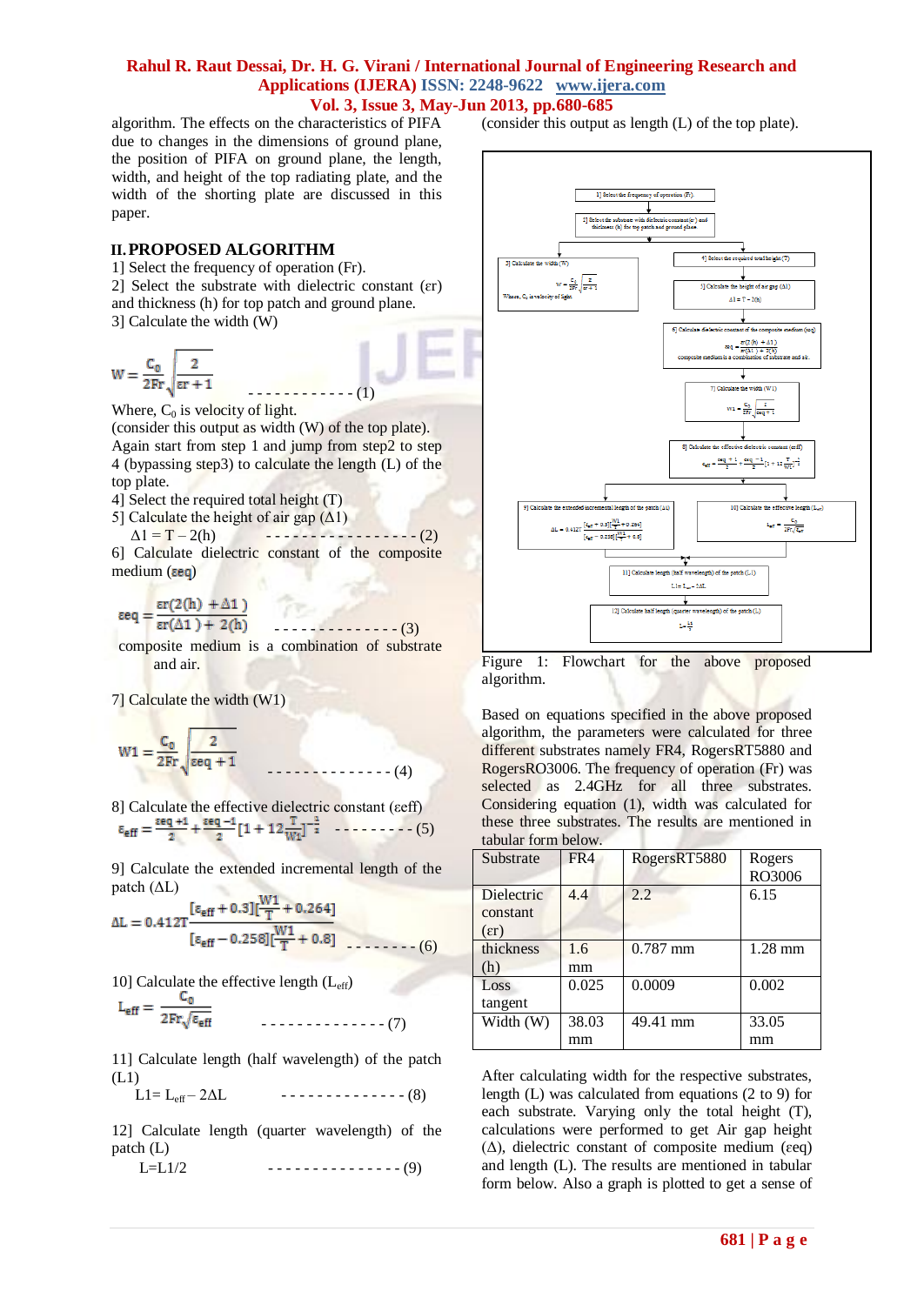change in Dielectric constant of composite medium (ɛeq).

| $1 + 1 + 1 + \ldots$ |                   |                 |            |
|----------------------|-------------------|-----------------|------------|
| Total                | Air<br>gap        | Dielectric      | length     |
| height $(T)$         | height $(\Delta)$ | οf<br>constant  | (L)        |
|                      |                   | composite       |            |
|                      |                   | medium          |            |
|                      |                   | $(\epsilon$ eq) |            |
| $6.75$ mm            | 3.55 mm           | 1.57            | 21.98 mm   |
| $7.75$ mm            | $4.55$ mm         | 1.46            | 22.21 mm   |
| 8.75 mm              | 5.55 mm           | 1.39            | $22.19$ mm |
| $9.75$ mm            | $6.55$ mm         | 1.33            | $22.09$ mm |
| $10.75$ mm           | 7.55 mm           | 1.29            | 21.85 mm   |
|                      |                   |                 |            |

#### 2] RogersRT5880

| Total             | Air<br>gap        | Dielectric                  | length   |
|-------------------|-------------------|-----------------------------|----------|
| height $(T)$      | height $(\Delta)$ | constant<br>of<br>composite | (L)      |
|                   |                   | medium                      |          |
|                   |                   | $(\epsilon$ eq)             |          |
| $6.75$ mm         | 5.176 mm          | 1.14                        | 25.25 mm |
| $7.75 \text{ mm}$ | $6.176$ mm        | 1.12                        | 24.84 mm |
| $8.75$ mm         | 7.176 mm          | 1.10                        | 24.44 mm |
| $9.75$ mm         | 8.176 mm          | 1.09                        | 23.94 mm |
| $10.75$ mm        | 9.176 mm          | 1.08                        | 23.44 mm |

#### 3] Rogers RO3006

| Total        | Air<br>gap        | Dielectric      | length             |
|--------------|-------------------|-----------------|--------------------|
| height $(T)$ | height $(\Delta)$ | constant<br>of  | (L)                |
|              |                   | composite       |                    |
|              |                   | medium          |                    |
|              |                   | $(\epsilon$ eq) |                    |
| $6.75$ mm    | $4.19$ mm         | 1.46            | 22.70 mm           |
| $7.75$ mm    | 5.19 mm           | 1.38            | $22.76 \text{ mm}$ |
| $8.75$ mm    | $6.19$ mm         | 1.32            | 22.68 mm           |
| $9.75$ mm    | $7.19$ mm         | 1.28            | 22.44 mm           |
| $10.75$ mm   | 8.19 mm           | 1.24            | 22.20 mm           |



Figure 2: Plot of Total height (T) v/s Dielectric constant of composite medium (ɛeq) for three different substrates.

### **III. ANTENNA CONFIGURATIONS**

The antenna has a simple structure fed by 0.5mm radius using probe fed technique. Fig 3 demonstrates the 3D view of the proposed antenna used for simulated study. The dielectric material selected for the design is FR-4 which has dielectric constant of 4.4 and height of dielectric substrate (h)  $= 1.6$  mm. Generally the overall dimension of the antenna is 22.4 x 38 x 7.75 mm. The parameters of the proposed antenna are shown in Fig 4 and Fig 5. Zeland IE3D V.14.10 package is used to obtain the return loss, the gain, bandwidth and the radiation patterns. Fig. 6 shows the simulated S11 of the proposed PIFA antenna. The simulated return loss shows single band at 2.4GHz. The proposed antenna satisfies the requirement to cover Wireless Local Area Network (WLAN/Wi-Fi/Bluetooth IEEE 802.11). Some parameters are affecting the characteristic of the response. The design started with the main radiated top patch which can be calculated by using equations (1 to 9). The width was finalized from equation (1) and the length was considered from equation (9). Then the top patch was fed using probe fed technique with the impedance matching of 50 Ohms. The dimensions of the ground plane were then entered and ground plane was inserted to the PIFA design.



Figure 3: 3D view of the proposed antenna.



Figure 4: Front view of the proposed antenna.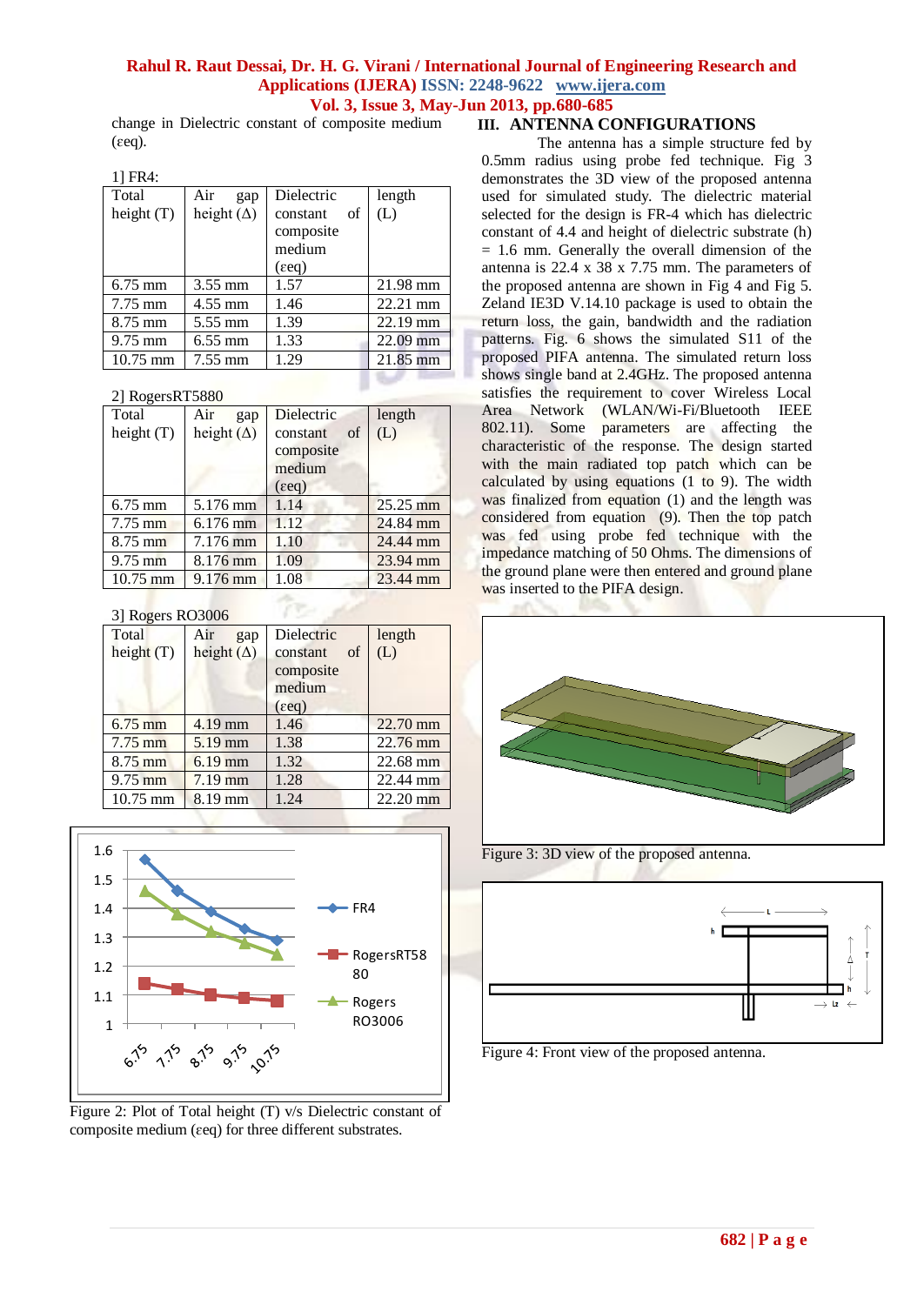

Figure 5: Top view of the proposed antenna.

For an antenna working at 2.4GHz the patch dimensions are:

Type of feed – Coaxial feed at  $(-8.19, 0)$  from center.

 $L = 22.4$  mm  $W = 38$  mm  $T = 7.75$  mm  $h = 1.6$  mm  $\varepsilon_{\rm r} = 4.4$  $\epsilon$ eq = 1.46  $Ws = 38$  mm  $\Delta$  = 4.55 mm  $Lg = 100$  mm  $Wg = 40$  mm  $Lz = 2$  mm

.

#### **IV. SIMULATION RESULTS** A. **RETURN LOSS:**

The practical circuit realization suffers with the mismatch between the available source power and the power delivered. This mismatch is known as return loss.

Return  $loss = -20log(Tin)$ 

Where, 'Tin' is input reflection coefficient. The return loss of the antenna is obtained as -36.18 dB at 2.4GHz. So the designed antenna offers good gain and minimum losses at the specified frequency. It has a bandwidth of 360MHz. The return loss of the antenna is shown in Fig 6.



Figure 6: Plot of Return loss v/s Frequency.

## B. *RADIATION PATTERN:*

A microstrip patch antenna (PIFA) radiates normal to its patch surface. The elevation pattern for Φ=0 and Φ=90 degrees would be important. Fig 7 shows the 2D radiation pattern of the antenna at the desired frequency of 2.4GHz for  $\Phi$ =0 and  $\Phi$ =90 degrees in polar plot. The calculated gain is 4.21dBi for this antenna.



Figure 7: Elevation pattern gain display (dBi) at 2.4GHz.

### C. **VOLTAGE STANDING WAVE RATIO:**

VSWR is a function of reflection coefficient, which describes the power reflected from the antenna. If the reflection coefficient is given by  $T$ , then the VSWR is defined as

$$
VSWR = (1 + |T|) / (1 - |T|)
$$

As shown in fig 8, the VSWR of 1.03 was achieved for 2.4GHz from simulation results.



Figure 8: Plot of VSWR v/s Frequency.

#### **V. PARAMETRIC STUDY**

From the above proposed antenna, a parametric study was experimentally conducted to observe the shift in frequency, return loss, bandwidth and gain by varying each parameter of the antenna individually in the following cases. The results obtained after simulations are given in tabular form below.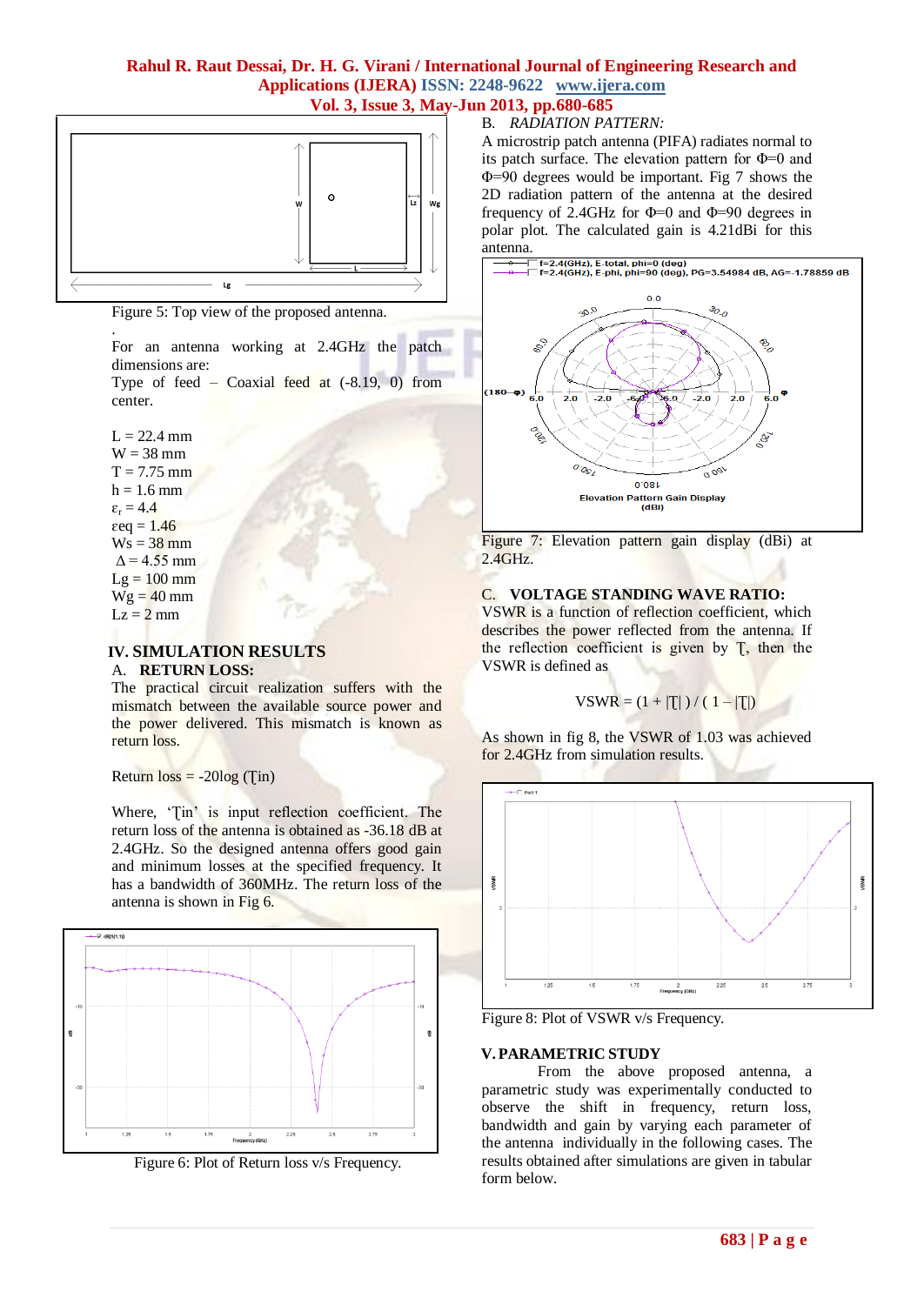| Case1: Variation of top plate length (L) |           |          |           |       |  |
|------------------------------------------|-----------|----------|-----------|-------|--|
| Length                                   | Frequency | Return   | Bandwidth | Gain  |  |
| (mm)                                     | (GHz)     | loss     | (MHz)     | (dBi) |  |
|                                          |           | dB)      |           |       |  |
| 20                                       | 2.44      | $-19.45$ | 330       | 4.36  |  |
| 21                                       | 2.38      | $-26.16$ | 350       | 4.21  |  |
| 22                                       | 2.41      | $-39.96$ | 360       | 4.12  |  |
| 23                                       | 2.33      | $-29.69$ | 340       | 4.15  |  |
| 24                                       | 2.26      | $-21.50$ | 340       | 4.03  |  |
| 25                                       | 2.29      | $-18.33$ | 330       | 3.93  |  |

| 21<br>22                                | 2.38<br>2.41 | $-26.16$<br>$-39.96$ | 350<br>360 | 4.21<br>4.12 |  |  |
|-----------------------------------------|--------------|----------------------|------------|--------------|--|--|
| 23                                      | 2.33         | $-29.69$             | 340        | 4.15         |  |  |
| $\overline{24}$                         | 2.26         | $-21.50$             | 340        | 4.03         |  |  |
| 25                                      | 2.29         | $-18.33$             | 330        | 3.93         |  |  |
| Case2: Variation of top plate width (W) |              |                      |            |              |  |  |

| Width | Frequency | Return   | Bandwidth | Gain  |
|-------|-----------|----------|-----------|-------|
| (mm)  | (GHz)     | loss     | (MHz)     | (dBi) |
|       |           | (dB)     |           |       |
| 14    | 3.46      | $-15.78$ | 700       | 4.28  |
| 16    | 3.32      | $-16.39$ | 680       | 4.16  |
| 18    | 3.18      | $-17.14$ | 660       | 4.06  |
| 20    | 3.07      | $-18.89$ | 660       | 3.94  |
| 22    | 2.95      | $-19.11$ | 640       | 3.97  |
| 24    | 2.87      | $-19.67$ | 630       | 3.90  |
| 26    | 2.77      | $-19.65$ | 600       | 3.78  |
| 28    | 2.67      | $-21.41$ | 460       | 4.13  |
| 30    | 2.61      | $-23.20$ | 430       | 4.08  |
| 32    | 2.56      | $-24.23$ | 400       | 4.07  |
| 34    | 2.50      | $-25.99$ | 380       | 4.09  |
| 36    | 2.45      | $-29.62$ | 370       | 4.15  |
| 38    | 2.40      | $-36.18$ | 360       | 4.21  |

Case3 : Variation of width of the shorting plate (Ws)

| Width    | Frequency | Return   | οг<br>Bandwidth | Gain  |
|----------|-----------|----------|-----------------|-------|
| of       | (GHz)     | loss     | (MHz)           | (dBi) |
| shorting |           | (dB)     |                 |       |
| plate    |           |          |                 |       |
| (mm)     |           |          |                 |       |
| 18       | 1.89      | $-17.00$ | 570             | 5.81  |
| 20       | 1.92      | $-23.18$ | 550             | 5.99  |
| 22       | 1.95      | $-49.95$ | 530             | 6.08  |
| 24       | 2.19      | $-32.35$ | 560             | 5.37  |
| 26       | 2.22      | $-32.64$ | 470             | 5.21  |
| 28       | 2.25      | $-26.24$ | 420             | 4.99  |
| 30       | 2.29      | $-23.85$ | 360             | 4.74  |
| 32       | 2.33      | $-25.09$ | 340             | 4.41  |
| 34       | 2.35      | $-27.75$ | 350             | 4.22  |
| 36       | 2.38      | $-32.11$ | 360             | 4.70  |
| 38       | 2.40      | $-36.18$ | 360             | 4.21  |

| Case4: Variation of total height (T) |  |  |
|--------------------------------------|--|--|
|                                      |  |  |

| Case, variation of total neight $(1)$ |          |           |       |  |  |
|---------------------------------------|----------|-----------|-------|--|--|
| Frequency                             | Return   | Bandwidth | Gain  |  |  |
| (GHz)                                 | loss     | (MHz)     | (dBi) |  |  |
|                                       | (dB)     |           |       |  |  |
| 2.4                                   | $-12.7$  | 240       | 3.43  |  |  |
| 2.4                                   | $-18.6$  | 330       | 3.66  |  |  |
| 2.4                                   | $-36.18$ | 360       | 4.21  |  |  |
| 2.4                                   | $-22.29$ | 360       | 4.59  |  |  |
| 2.4                                   | $-16.05$ | 330       | 4.86  |  |  |
| 2.4                                   | $-12.49$ | 270       | 5.04  |  |  |
|                                       |          |           |       |  |  |

 $\mathsf{B}$  anoth of ground plane (Lg)

| Cases: variation of length of ground plane (Lg) |           |          |           |       |  |
|-------------------------------------------------|-----------|----------|-----------|-------|--|
| Length                                          | Frequency | Return   | Bandwidth | Gain  |  |
| of                                              | (GHz)     | loss     | (MHz)     | (dBi) |  |
| ground                                          |           | (dB)     |           |       |  |
| plane                                           |           |          |           |       |  |
| (mm)                                            |           |          |           |       |  |
| 40                                              | 2.30      | $-38.08$ | 390       | 3.51  |  |
| 60                                              | 2.38      | $-36.33$ | 360       | 4.04  |  |
| 80                                              | 2.35      | $-40.56$ | 360       | 4.02  |  |
| 100                                             | 2.40      | $-36.18$ | 360       | 4.21  |  |
| 120                                             | 2.37      | $-36.45$ | 360       | 4.37  |  |
| 140                                             | 2.35      | $-38.64$ | 360       | 4.41  |  |
| 160                                             | 2.38      | $-35.22$ | 350       | 4.50  |  |

Case6: Variation of width of the ground plane (Wg)

| width  | Frequency | Return   | Bandwidth | Gain  |
|--------|-----------|----------|-----------|-------|
| of     | (GHz)     | loss     | (MHz)     | (dBi) |
| ground |           | (dB)     |           |       |
| plane  |           |          |           |       |
| (mm)   |           |          |           |       |
| 39     | 2.14      | $-37.66$ | 180       | 4.17  |
| 40     | 2.40      | $-36.18$ | 360       | 4.21  |
| 41     | 2.41      | $-33.94$ | 290       | 4.11  |
| 42     | 2.40      | $-35.43$ | 350       | 4.00  |

Case7: Variation of position of top plate on ground plane (Lz)

| $P1$ univ<br>position<br>οf<br>top<br>plate on<br>ground | Frequency<br>(GHz) | Return<br>loss<br>dB) | Bandwidth<br>(MHz) | Gain<br>(dBi) |
|----------------------------------------------------------|--------------------|-----------------------|--------------------|---------------|
| plane<br>(mm)                                            |                    |                       |                    |               |
| $\Omega$<br>$\overline{2}$                               | 2.41<br>2.40       | $-36.95$<br>$-36.18$  | 350<br>360         | 4.21<br>4.21  |
| $\overline{4}$                                           | 2.28               | $-33.06$              | 330                | 3.80          |
| 6                                                        | 2.29               | $-30.05$              | 310                | 3.95          |
| 8                                                        | 2.39               | $-37.75$              | 330                | 3.53          |
| 10                                                       | 2.25               | $-33.30$              | 330                | 3.23          |

# **VI. CONCLUSION**

1) A new unique algorithm is designed and reported in this paper for single band PIFA. This algorithm is experimentally verified using FR4, RogersRT5880 and RogersRO3006 substrates and is proposed for further research.

2) Irrespective of the substrate, as the total height (T) is increased, there is a decrease in Dielectric constant of composite medium (ɛeq).

3) From the parametric study it is observed that as the length is increased, there is a decrease in gain and as the total height is increased, the gain also increases.

4) As the width of the top plate is increased the frequency increases and as the width of the shorting plate is increased the frequency decreases. Also as